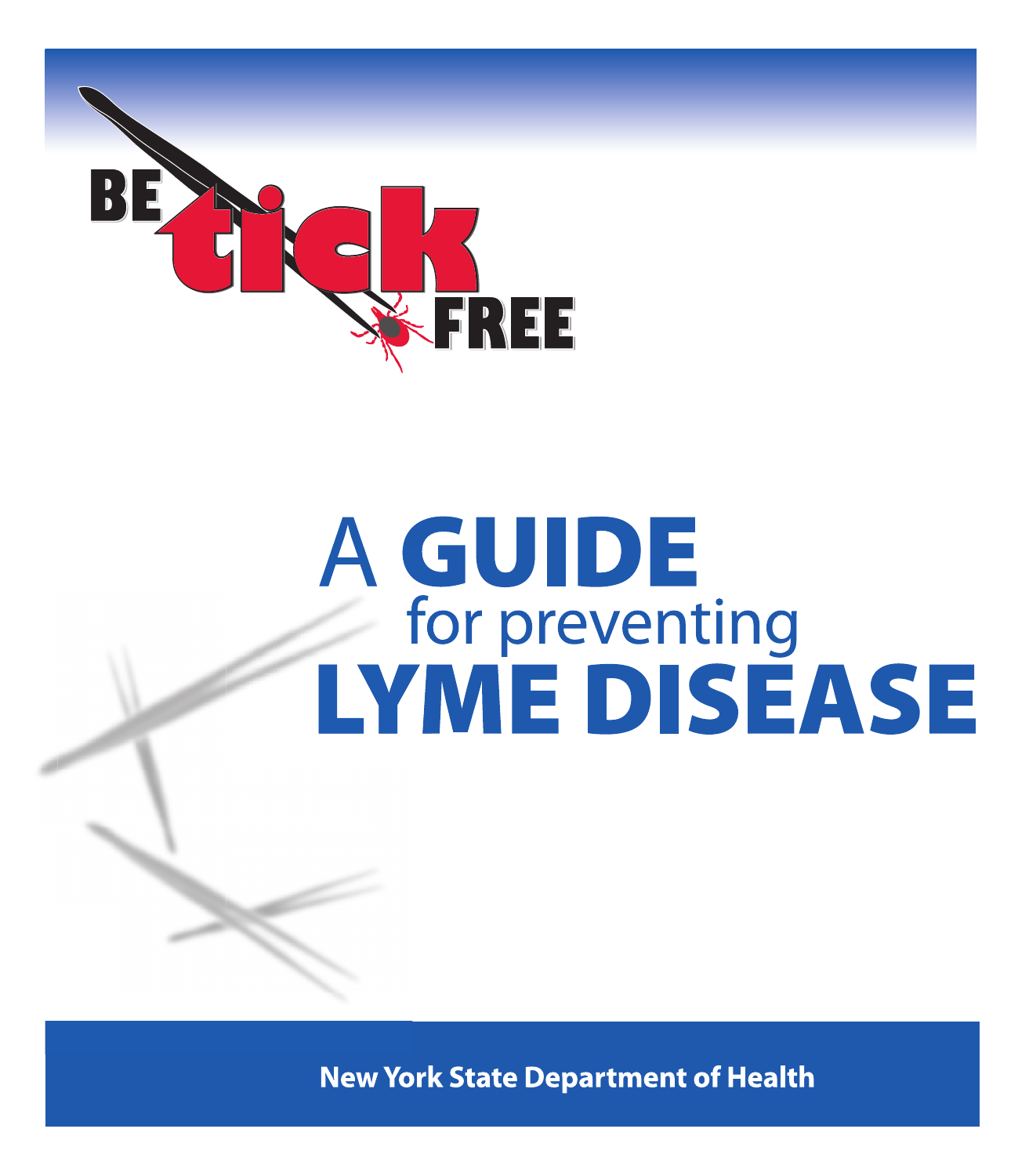## **Lyme Disease in New York State Lyme Disease in New York State**

The New York State Department of Health (NYSDOH) and local health departments continue to investigate the spread of Lyme disease throughout New York State. Lyme disease is a bacterial infection caused by the bite of an infected deer tick. Untreated, the disease can cause a number of health problems. Patients treated with antibiotics in the early stage of the infection usually recover rapidly and completely. Since Lyme disease first became reportable in 1986, over 77,000 cases have been confirmed in New York State.

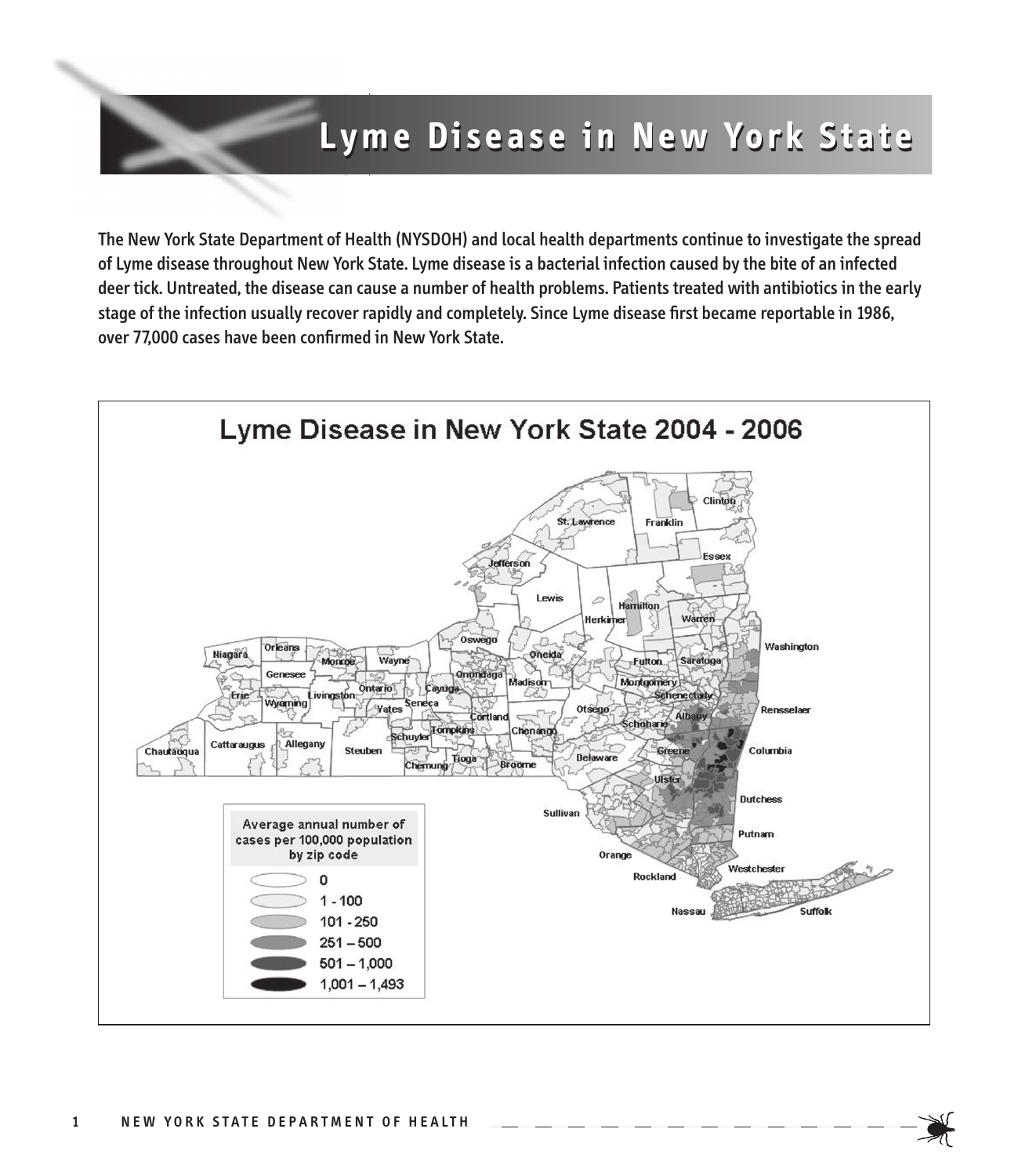## **What is Lyme Disease? What is Lyme Disease?**

Lyme disease is caused by bacteria transmitted by the deer tick *(Ixodes scapularis)*. Lyme disease may cause symptoms affecting the skin, nervous system, heart and/or joints of an individual. Over 77,000 cases have been reported to the New York State Department of Health since Lyme disease became reportable in 1986.

#### **Who gets Lyme disease?**

Lyme disease can affect people of any age. People who spend time in grassy and wooded environments are at an increased risk of exposure. The chances of being bitten by a deer tick are greater during times of the year when ticks are most active. Young deer ticks, called nymphs, are active from mid-May to mid-August and are about the size of poppy seeds. Adult ticks, which are approximately the size of sesame seeds, are most active from March to mid-May and from mid-August to November. Both nymphs and adults can transmit Lyme disease. Ticks can be active any time the temperature is above freezing. Infected deer ticks can be found throughout New York State.

#### **How is Lyme disease transmitted?**

Not all deer ticks are infected with the bacteria that cause Lyme disease. Ticks can become infected if they feed on small animals that are infected. The disease can be spread when an infected tick bites a person and stays attached for a period of time. In most cases, the tick must be attached for 36 hours or more before the bacteria can be transmitted. Lyme disease does not spread from one person to another. Transfer of the bacteria from an infected pregnant woman to the fetus is extremely rare.

#### **What are the symptoms of Lyme disease?**

In 60-80 percent of cases, a rash resembling a bull's eye or solid patch, about two inches in diameter, appears and expands around or near the site of the bite. Sometimes, multiple rash sites appear.

The early stage of Lyme disease is usually marked by one or more of the following symptoms: chills and fever, headache, fatigue, stiff neck, muscle and/or joint pain, and swollen glands. If Lyme disease is unrecognized or untreated in the early stage, more severe symptoms may occur. As the disease progresses, severe fatigue, a



stiff aching neck, and tingling or numbness in the arms and legs, or facial paralysis can occur. The most severe symptoms of Lyme disease may not appear until weeks, months or years after the tick bite. These can include severe headaches, painful arthritis, swelling of the joints, and heart and central nervous system problems.

#### **When do symptoms appear?**

Early symptoms usually appear within three to 30 days after the bite of an infected tick.

#### **Does past infection with Lyme disease make a person immune?**

Lyme disease is a bacterial infection. Even if successfully treated, a person may become reinfected if bitten later by another infected tick.

#### **What is the treatment for Lyme disease?**

Early treatment of Lyme disease involves antibiotics and almost always results in a full cure. However, the chances of a complete cure decrease if treatment is delayed.

#### **What can I do to prevent Lyme disease?**

Deer ticks live in shady, moist areas at ground level. They will cling to tall grass, brush and shrubs, usually no more than 18-24 inches off the ground. They also live in lawns and gardens, especially at the edges of woods and around old stone walls.

Deer ticks cannot jump or fly, and do not drop onto passing people or animals. They get on humans and animals only by direct contact. Once a tick gets on the skin, it generally climbs upward until it reaches a protected area.

- In tick-infested areas, your best protection is to avoid contact with soil, leaf litter and vegetation. However, if you garden, hike, camp, hunt, work, or otherwise spend time in the outdoors, you can still protect yourself:
- Wear light-colored clothing with a tight weave to spot ticks easily.
- Wear enclosed shoes, long pants and a long-sleeved shirt. Tuck pant legs into socks or boots and shirt into pants.
- Check clothes and any exposed skin frequently for ticks while outdoors and check again once indoors.
- Consider using insect repellent. Follow label directions.
- Stay on cleared, well-traveled trails. Avoid contacting vegetation.
- Avoid sitting directly on the ground or on stone walls.
- Keep long hair tied back, especially when gardening.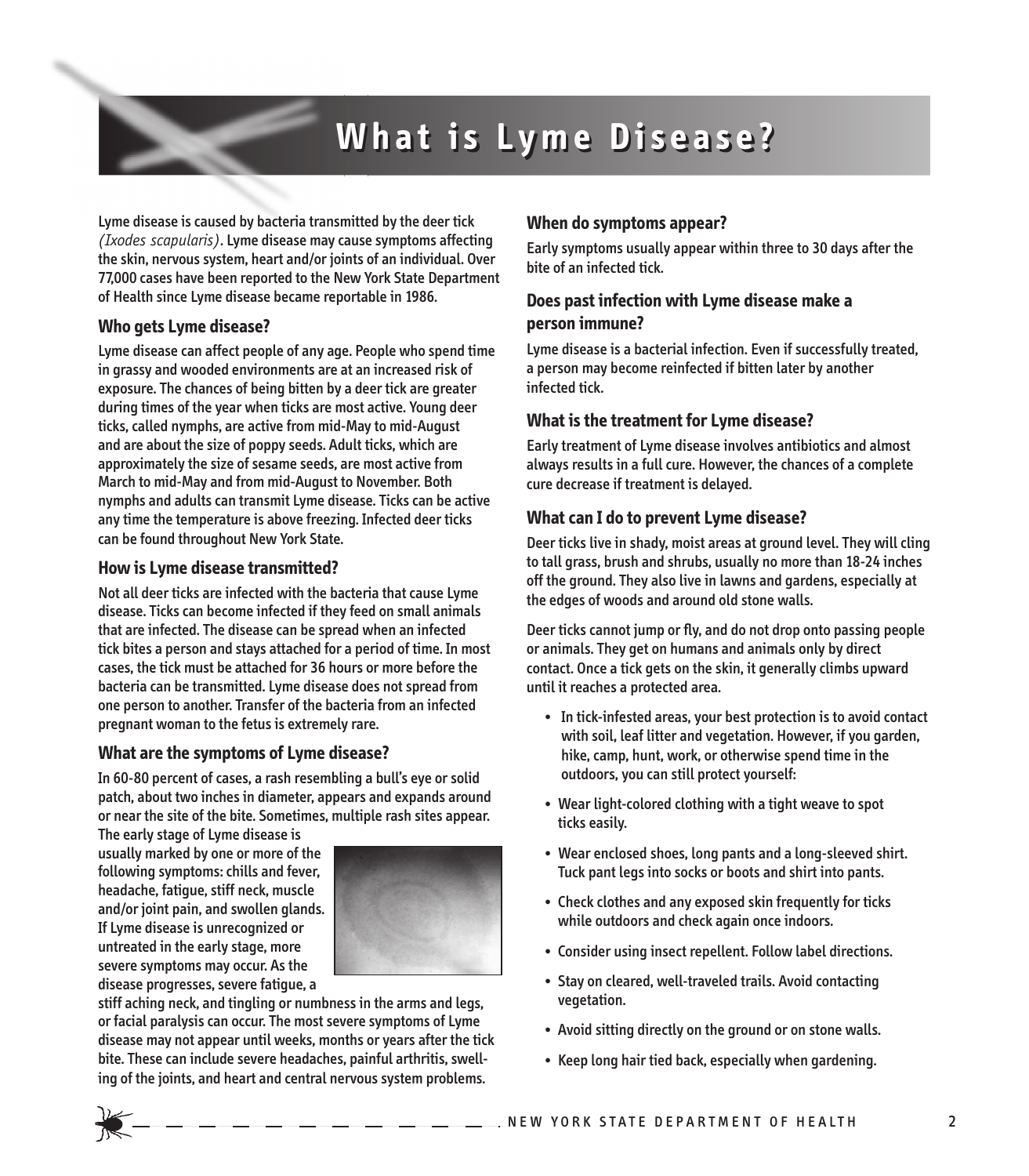# **Tick Life Cycle Tick Life Cycle**

#### **Deer Tick Life Cycle**

The deer tick passes through four life stages (egg, larva, nymph, adult), over a two year period

#### **Egg to Larvae**

Eggs are fertilized in the fall and deposited in leaf litter the following spring. They emerge as larvae in late summer of that year, seeking their first blood meal. The tiny larva crawls around the forest floor and onto low-lying vegetation looking for an appropriate host. Their first host is generally a mouse or other medium-sized mammal or bird. Once attached, the larvae embed their mouth parts and feed for several days. If the host is infected with a disease such as Lyme, the tick may be infected during this feeding. The larvae then drop off their host into the leaf litter where they molt into the next stage, the nymph, remaining dormant until the following spring.

#### **Larvae to Nymph**

During the spring and early summer of the next year the nymphs end their dormancy and begin to seek a host. Nymphs are commonly found on the forest floor in leaf litter and on low lying vegetation. Their host primarily consists of mice and other rodents, deer, birds and unfortunately humans. Most cases of Lyme disease are reported from May through August, which corresponds to the peak activity period for nymphs. This suggests that the majority of Lyme disease cases are transmitted by nymphal deer ticks. After feeding for several days the nymph ticks drop off to the forest floor.

#### **Nymph to Adult**

Over the next few months the nymph molts into the larger adult tick, which emerges in fall, with a peak in October through November. Both male and female adults find and feed on a host, then the females lay eggs sometime after feeding.

Adult ticks wait for host animals from the tips of grasses and shrubs approximately one meter above the ground. When an animal or person brushes by the vegetation, they quickly let go and climb onto the host. Adult ticks feed on their host for five to seven days. The female will become engorged with blood, providing nourishment for her developing eggs. After feeding and mating, the female tick drops into the leaf litter where she lays thousands of eggs. She will become dormant as the temperature drops below 40° F.

#### **Tick Facts**

Ticks can only crawl; they cannot fly or jump. Ticks found on the scalp have usually crawled there from lower parts of the body. Some species of ticks will crawl several feet toward a host. Ticks can be active on winter days when the ground temperatures are above 45 degrees Fahrenheit.

There are two groups of ticks, sometimes called "hard" ticks and "soft" ticks. Hard ticks, like the common dog tick and Deer tick, have a hard shield just behind the mouthparts (sometimes incorrectly called the "head"); unfed hard ticks are shaped like a flat seed. Soft ticks do not have the hard shield and they are shaped like a small raisin. Soft ticks prefer to feed on birds or bats and are seldom encountered unless these animals are nesting or roosting in an occupied building.

The most commonly encountered ticks in New York State are the deer tick, American dog tick, and lone star tick.



**2-Year Life Cycle of the Deer Tick**

Courtesy American Lyme Disease Foundation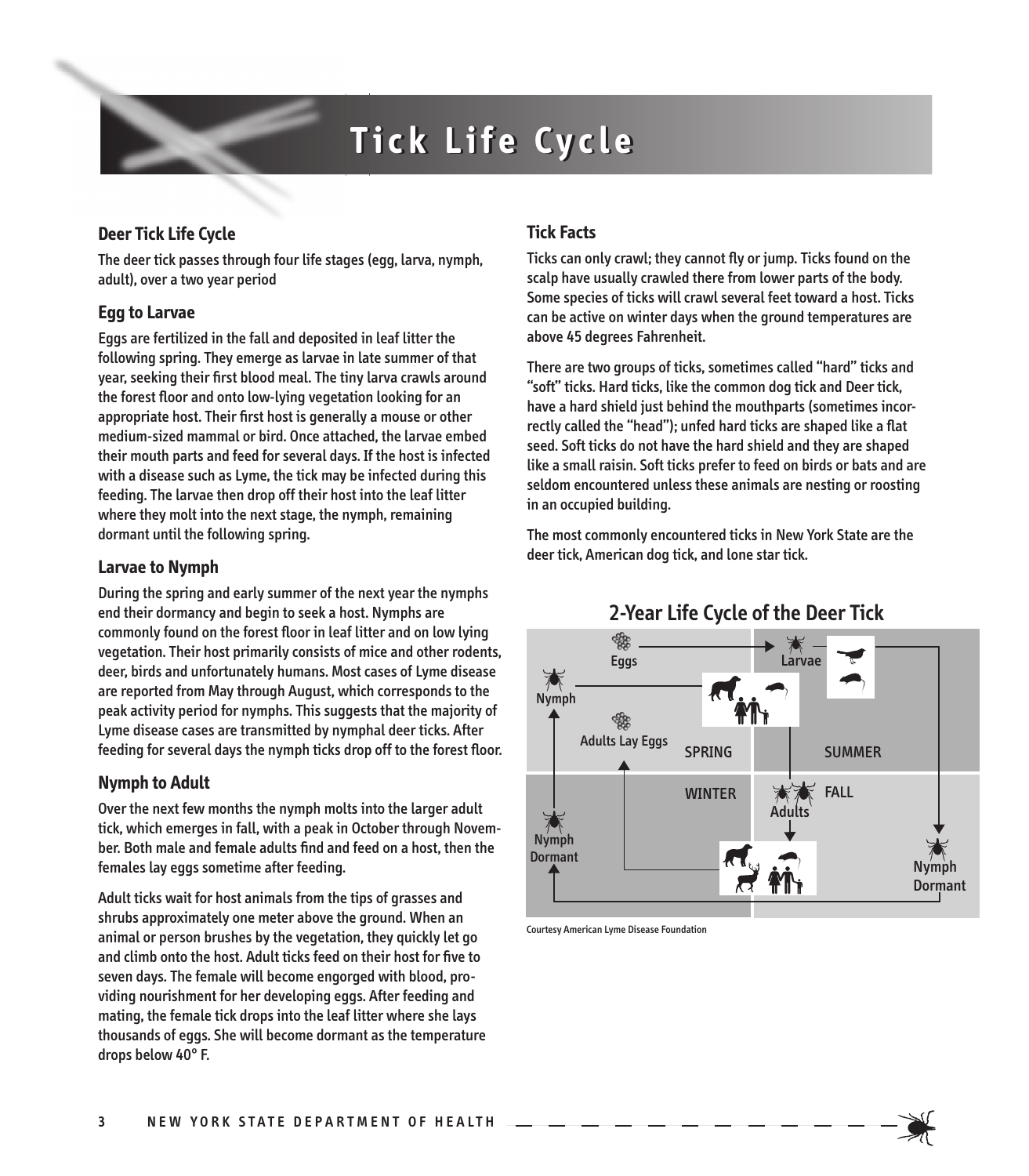## **Tick Life Cycle Tick Life Cycle How to Remove a Tick How to Remove a Tick**

## *You find a tick attached to you or your child!*

*Now what?*

Don't panic. Not all ticks are infected, and your risk of acquiring Lyme disease is greatly reduced if the tick is removed within the first 36 hours after attachment.



#### **Remove the tick promptly and properly:**

- Using tweezers, grasp the tick as close to the skin as possible.
- Gently pull the tick in a steady, upward motion.
- Wash the area with a disinfectant.
- When trying to remove the tick:





Courtesy CDC/Division of Viral and Rickettsial Diseases

- **DO NOT** touch the tick with your bare hands.
- **DO NOT** squeeze the body of the tick as this may increase your risk of infection.
- **DO NOT** put alcohol, nail polish remover or Vaseline on the tick.
- **DO NOT** put a hot match or cigarette on the tick in an effort to make it "back out."
- **DO NOT** use your fingers to remove the tick.

These methods do not work and only increase the likelihood the tick will transmit Lyme disease to you. Applying alcohol, nail polish remover, or a hot match can irritate a tick and cause it to regurgitate its gut contents into your skin. The gut contents of a tick can contain the Lyme disease-causing bacterium.

While removing a tick, if the tick's mouthparts break off and remain in your skin, don't worry. The mouthparts alone cannot transmit Lyme disease, because the infective body of the tick is no longer attached. The mouthparts can be left alone. They will dry up and fall out by themselves in a few days, or you can remove them as you would a splinter.

After cleaning the area, watch the site of the bite for the appearance of a rash 3 to 30 days after the bite. The rash will usually be at least 2 inches in diameter initially and will gradually expand to several inches in size. Rashes smaller than the size of a quarter are usually a reaction to the bite itself and do not mean you have Lyme disease.

If you develop this type of rash or flu-like symptoms, contact your health care provider immediately.

Although not routinely recommended, taking antibiotics within three days after a tick bite may be beneficial for some persons. This would apply to deer tick bites that occured in areas where Lyme disease is common and there is evidence that the tick fed for more than one day. In cases like this you should discuss the possibilities with your doctor or licensed health care provider.

#### **New York State Department of Health Tick Identification Service**

Tick identification services are available through the NYS Department of Health. The NYS Department of Health Tick Identification Service will tell you the species of the tick, whether it is engorged with blood and, if so, how long it may have been feeding. The Tick Identification Service will also report whether the mouthparts are present (if not, they may have remained in the skin and need to be removed, as you would a splinter). There is no charge for this service.

The NYS Tick Identification Service will not tell you whether the tick is infected with disease-causing organisms. Once you send a tick to be identified it will not be returned. If you wish to have a tick identified, place it in a small jar containing rubbing alcohol. Seal the container to prevent leakage.

#### **Complete the Tick Identification Submittal Form.**

*The submittal form is available on line at:*  **http://www.nyhealth.gov/nysdoh/environ/lyme/tickid.htm** 

*Mail the tick in the sealed container, along with the completed Tick Identification Submittal form to:*

> **The New York State Department of Health Tick I.D. Service c/o HVCC Central Receiving 80 Vandenburgh Ave, Troy, NY 12180**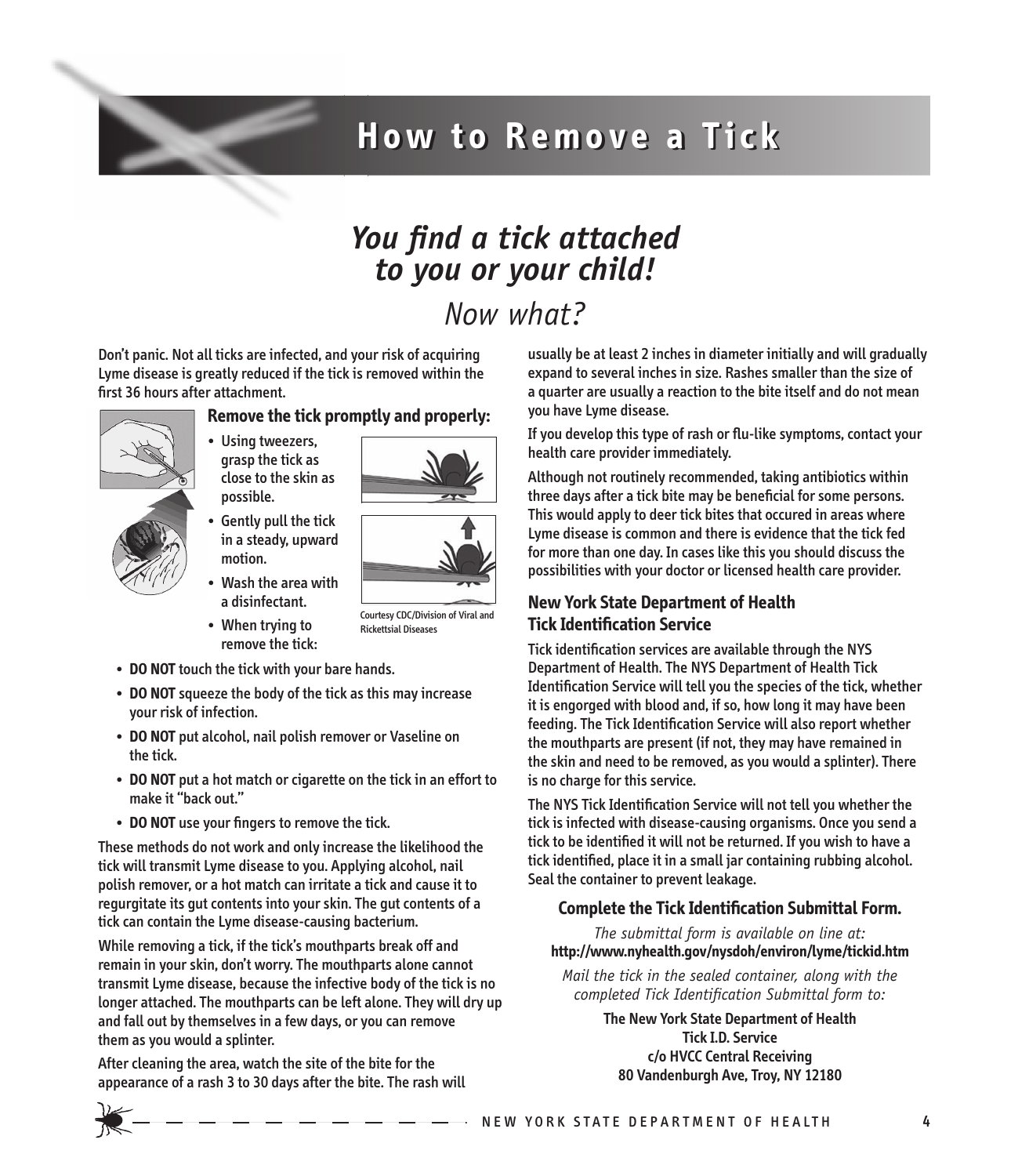## **Creating a Tick-Free Zone Around Your Home Creating a Tick-Free Zone Around Your Home**

#### **Creating a Tick-Free Zone Around Your Home**

While deer ticks are most abundant in wooded areas, they are also commonly found in our lawns and shrubs. There are a number of measures homeowners can take to reduce the possibility of being bitten by a tick on their property.

Ticks and their primary hosts - mice, chipmunks and other small mammals - need moisture, a place away from direct sunlight and a place to hide. The cleaner you keep the area around the house, the less likely your chances of being bitten by a tick.

Although it may not be possible to create a totally tick-free zone, taking the following precautions will greatly reduce the tick population in your yard.

- Keep grass mowed.
- Remove leaf litter, brush and weeds at the edge of the lawn.
- Restrict the use of groundcover, such as pachysandra in areas frequented by family and roaming pets.
- Remove brush and leaves around stonewalls and wood piles.
- Discourage rodent activity. Clean up and seal stonewalls and small openings around the home.
- Move firewood piles and bird feeders away from the house.
- Manage pet activity; keep dogs and cats out of the woods to reduce ticks brought into the home.
- Use plantings that do not attract deer (contact your local Cooperative Extension or garden center for suggestions) or exclude deer through various types of fencing.
- Move children's swing sets and sand boxes away from the woodland edge and place them on a wood chip or mulch type foundation.
- Trim tree branches and shrubs around the lawn edge to let in more sunlight.



Courtesy of CT Agricultural Experiment Station

- Adopt dryer or less water-demanding landscaping techniques with gravel pathways and mulches. Create a 3-foot or wider wood chip, mulch, or gravel border between lawn and woods or stonewalls. Consider areas with decking, tile, gravel and border or container plantings in areas by the house or frequently traveled.
- Widen woodland trails.
- If you consider a pesticide application as a targeted treatment, do not use any pesticide near streams or any body of water, as it may kill aquatic life or pollute the water itself.

## **Always read and follow pesticide label directions and precautions**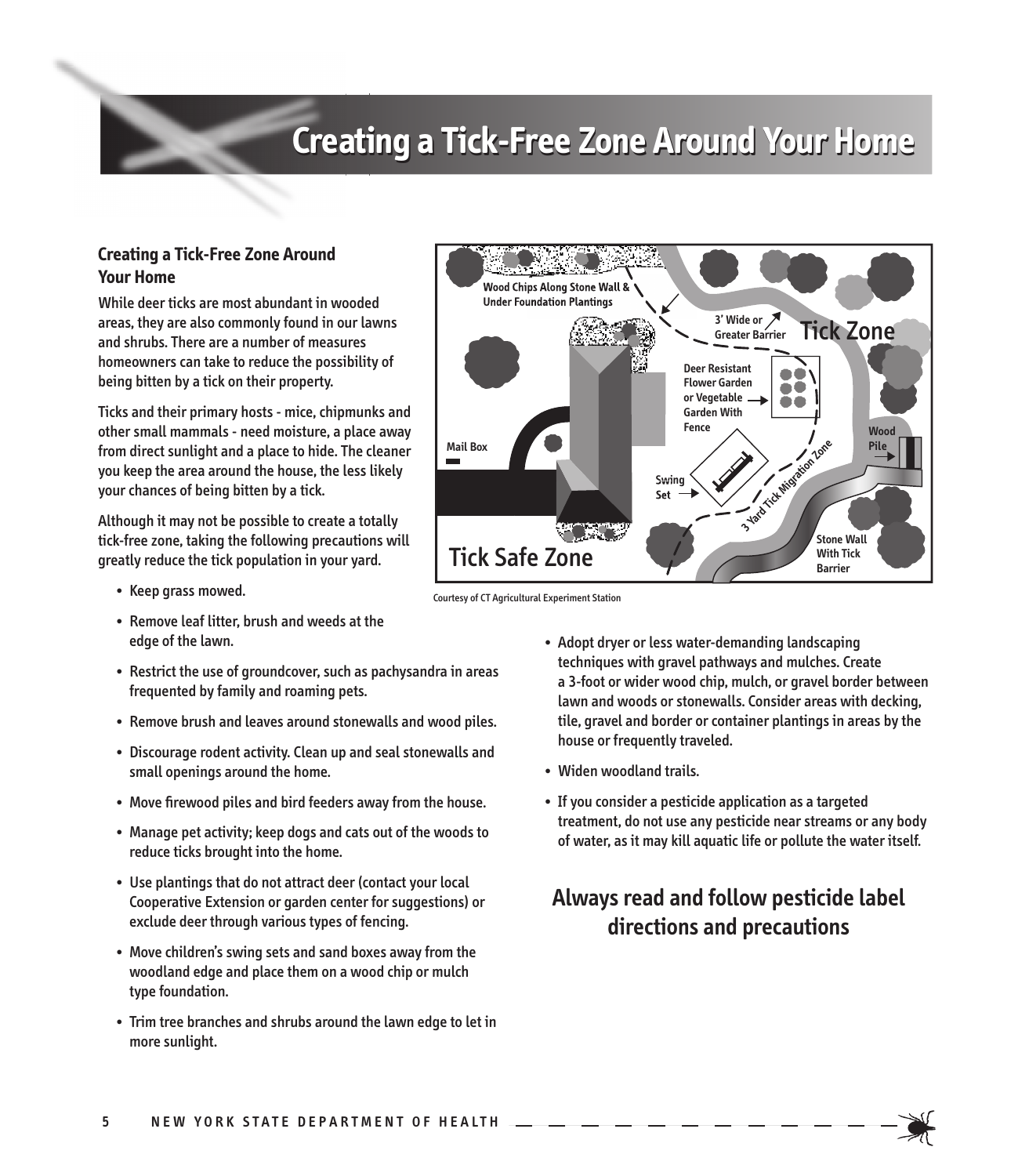#### **Tick and Insect Repellents: Deciding on Their Use Tick and Insect Repellents: Deciding on Their Use**

#### **Tick and Insect Repellents: Deciding on Their Use**

There are many different products on the market, with different ingredients, concentrations and effectiveness. The most effective contain DEET, permethrin (only to be applied on clothing), picaridin or oil of lemon eucalyptus. If you decide to use one, be sure to follow label directions and apply repellent carefully.

#### **ABOUT INSECT REPELLENTS**

DEET (the label may say N,N-diethyl-m-toluamide) comes in many different concentrations, with percentages as low as five percent or as high as 100 percent. In general, the higher the concentration the higher the protection, but the risk of negative health effects goes up, too. Use the lowest concentration that you think will provide the protection you need.

Picaridin (also known as KBR3023) and oil of lemon eucalyptus were registered for use in New York State in 2005. Both repellents have been shown to offer long-lasting protection against mosquito bites but there are limited data regarding their ability to repel ticks.

Products containing permethrin are **for use on clothing only**, not on skin. Permethrin kills ticks and insects that come in contact with treated clothes. Permethrin products can cause eye irritation, particularly if label directions have not been followed. Animal studies indicate that permethrin may have some cancer-causing potential. Permethrin is effective for two weeks or more if the clothing is not washed. Keep treated clothing in a plastic bag when not in use.

If you decide to use any kind of repellent, carefully read and follow all label directions before each use. On the labels, you will find important information about how to apply the repellent, whether it can be applied to skin and/or clothing, special instructions for children, hazards to humans, physical or chemical hazards and first aid.

#### **Children, Pregnant Women and Repellents**

Children may be at greater risk for adverse reactions to repellents, in part, because their exposure may be greater.

- Keep repellents out of the reach of children.
- Do not allow children to apply repellents to themselves.
- Use only small amounts of repellent on children.
- Do not apply repellents to the hands of young children because this may result in accidental eye contact or ingestion.
- Try to reduce the use of repellents by dressing children in long sleeves and long pants tucked into boots or socks whenever possible. Use netting over strollers, playpens, etc.
- As with chemical exposures in general, pregnant women should take care to avoid exposures to repellents when practical, as the fetus may be vulnerable.

#### **Considerations**

When thinking about using a repellent, consider a combination of things, including where you are, how long you will be outside and how bad the bugs are, and if those bugs carry disease. Every situation is different. Use the following questions to make a "profile" that fits your situation - this may help you decide if you want to use a repellent, and if so, which kind.

#### **What type of pest are you concerned about?**

Ticks may be more difficult to repel than mosquitoes. Repellents provide some protection against ticks, as does wearing lightcolored, long-sleeved shirts and long pants, with bottoms tucked into socks and boots.

#### **When will you be outside? Where will you be?**

Some pests are more active at certain times. For example, some mosquitoes are most active between dusk and dawn. Ticks may be active at any time of day. Some places are more likely to have higher activity too. Mosquitoes generally live in areas with brush and trees. Ticks prefer areas with tall grass, brush and trees.

#### **How long will you be outside?**

Are you doing some gardening, going on a hike, camping for a week? The longer you are out, the more protection you may need. Some people exposed to high numbers of ticks and mosquitoes for long periods of time use a two-part approach. With this approach, about 33 percent DEET in a controlled release formula is applied on exposed skin, and clothing is treated with permethrin. If, on the other hand, you are going to do some yard work or have a picnic during mid-day when mosquito activity is low and you decide to use an insect repellent, DEET concentrations as low as five percent may provide sufficient protection from mosquito bites for up to about four hours.

### **Remember! If you decide to use a repellent, use only what and how much you need for your situation.**